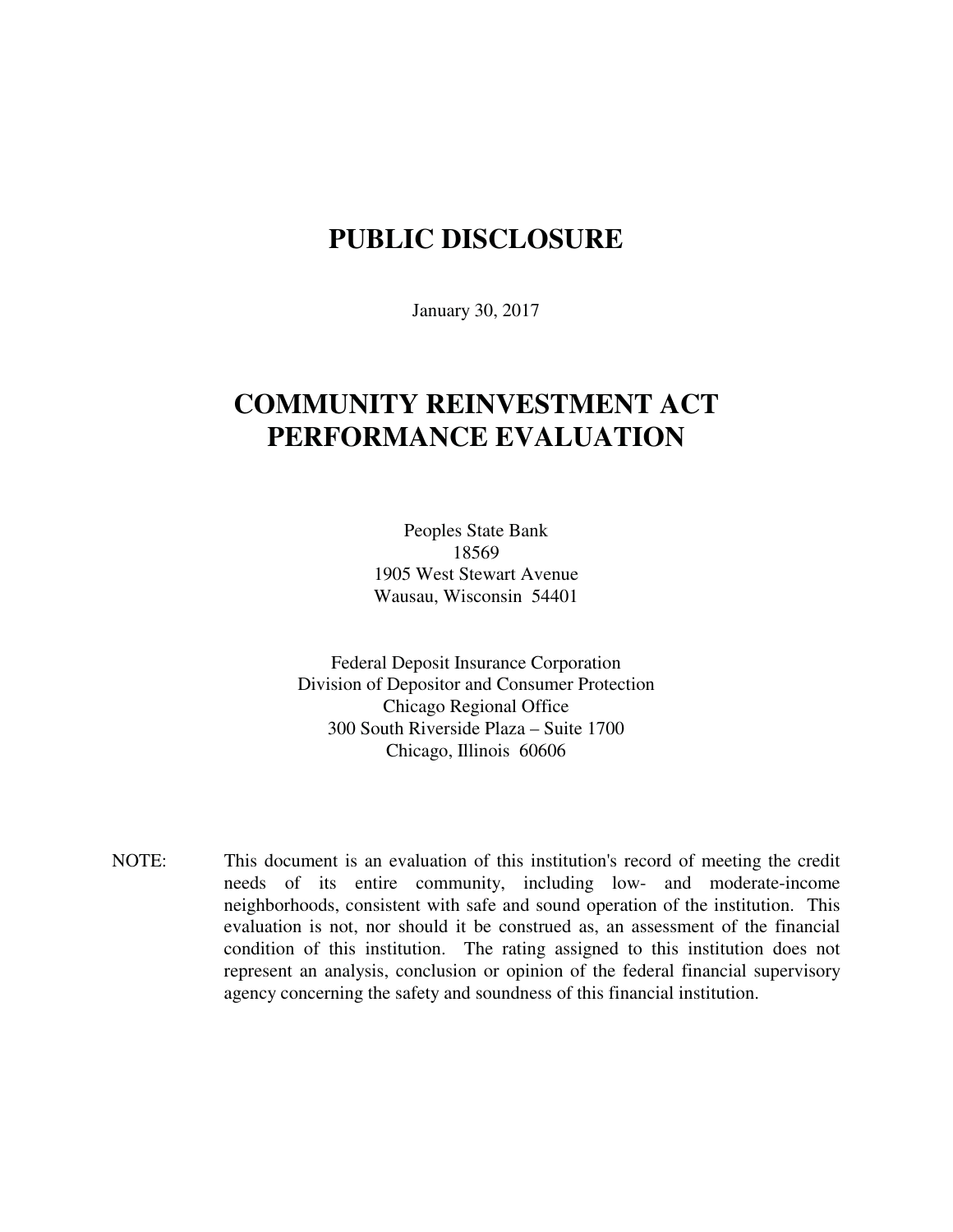### **INSTITUTION RATING**

#### **INSTITUTION'S CRA RATING: This institution is rated Satisfactory.**

Peoples State Bank has a satisfactory record of meeting the credit needs of its assessment areas, reflective of its resources, economic constraints, and competition from other area financial institutions and credit unions. This rating is substantiated by the results of the Lending Test and Community Development Test, both of which are summarized below:

#### **The Lending Test is rated: Satisfactory.**

- Loan-to-Deposit Ratio: The loan-to-deposit ratio is reasonable given the institution's size and financial condition, as well as the credit needs of those residing and conducting business in the assessment areas.
- Assessment Area Concentration: A substantial majority of small business and home mortgage loans have been originated within the assessment areas.
- Borrower Distribution: Loans are reasonably distributed among borrowers of different income levels and businesses of different sizes.
- Geographic Distribution: The geographic distribution of home mortgage and small business loans reflects reasonable dispersion throughout the assessment areas.
- Consumer Complaints: The bank has not received any CRA-related complaints since the previous evaluation regarding its lending activities. Therefore, this component was not evaluated.

#### **The Community Development Test is rated: Satisfactory.**

Community development activities, including community development loans, qualified investments and community development services, demonstrates adequate responsiveness to needs within the assessment areas considering the opportunities for such activities, as well as the bank's financial capacity and resources.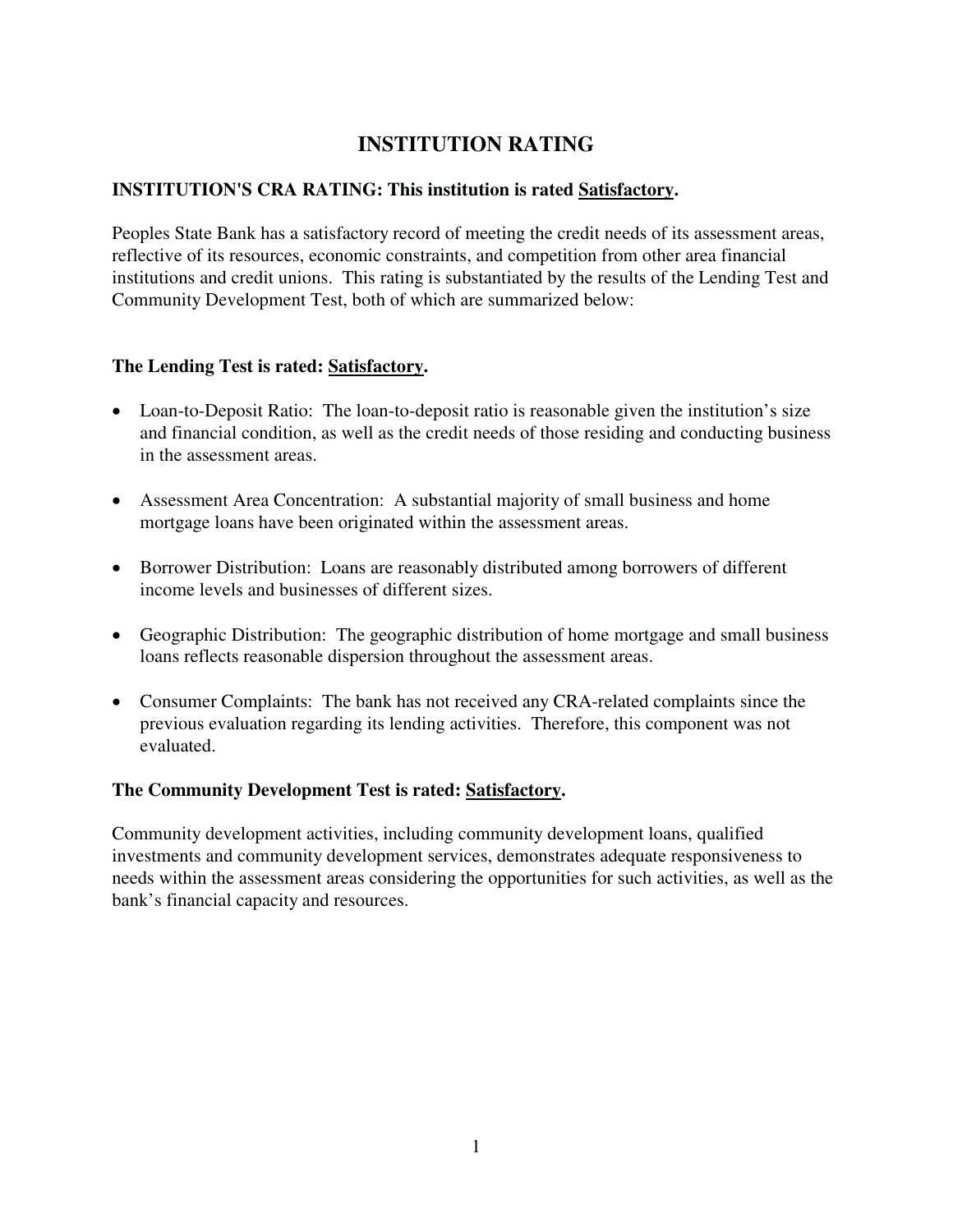- Community Services: During 2015 and 2016, Peoples State Bank extended three commercial loans to an entity providing enhanced wireless communication services to residents in the Non-MSA assessment area.
- Restaurant Development: During 2014, Peoples State Bank extended \$672,000 to a commercial borrower for the acquisition and renovation of a vacant restaurant that is currently operating as a Milwaukee Burger restaurant in Wausau.

Peoples State Bank has also originated 12 community development loans totaling approximately \$22 million outside of its designated assessment areas. These loans were originated from the loan production office in Milwaukee, Wisconsin in response to TIF opportunities, as part of the SBA 504 Loan Program and in response to credit requests that have facilitated economic development through the creation of jobs.

#### **Community Development Investments**

The level of qualified investments reflects an adequate responsiveness to the community development needs of the assessment areas. As of the date of this CRA Performance Evaluation, outstanding community development investments represent .8 percent of total investments, a decline from 2.3 percent of total investments during the prior CRA Performance Evaluation. New investments have been limited to a nominal amount of donations made to non-profit organizations within the assessment areas.

| <b>Qualified Investments</b>              |                                     |                             |                              |           |                                       |               |                                   |              |                                                         |           |              |           |
|-------------------------------------------|-------------------------------------|-----------------------------|------------------------------|-----------|---------------------------------------|---------------|-----------------------------------|--------------|---------------------------------------------------------|-----------|--------------|-----------|
| Year                                      | <b>Affordable</b><br><b>Housing</b> |                             | Community<br><b>Services</b> |           | <b>Economic</b><br><b>Development</b> |               | <b>Revitalize</b><br>or Stabilize |              | Neighborhood<br><b>Stabilization</b><br><b>Projects</b> |           | <b>TOTAL</b> |           |
|                                           | #                                   | \$ (000s)                   | #                            | \$ (000s) | #                                     | \$ (000s)     | #                                 | \$ (000s)    | #                                                       | \$ (000s) | #            | \$ (000s) |
| 2013                                      |                                     |                             |                              |           | 3                                     | ာ             | $\Omega$                          |              | $\Omega$                                                |           | ς            |           |
| 2014                                      | 2                                   |                             | $\overline{0}$               |           |                                       | 3             | $\Omega$                          |              | $\Omega$                                                |           | 3            |           |
| 2015                                      |                                     |                             |                              | $\ast$    | 2                                     | 3             | $\Omega$                          | 0            | $\Omega$                                                | $\Omega$  | 4            |           |
| 2016                                      | 2                                   | $\mathcal{D}_{\mathcal{L}}$ | $\Omega$                     | 0         | 3                                     | $\mathcal{F}$ | $\Omega$                          | 0            | $\theta$                                                | 0         | 5            |           |
| <b>TOTAL</b>                              | 6                                   | 5                           | $\overline{2}$               |           | 9                                     | 13            | $\boldsymbol{0}$                  | $\mathbf{0}$ | 0                                                       | 0         | 17           | 19        |
| Source: Bank Records: * - less than \$500 |                                     |                             |                              |           |                                       |               |                                   |              |                                                         |           |              |           |

As noted in the chart above, the majority of the bank's donations have been made to organizations that that promote economic development, such as the Vilas County Economic Development Corporation, the Oneida County Economic Development Corporation, and Centergy (an organization formerly known as the Central Wisconsin Area Economic Development Council).